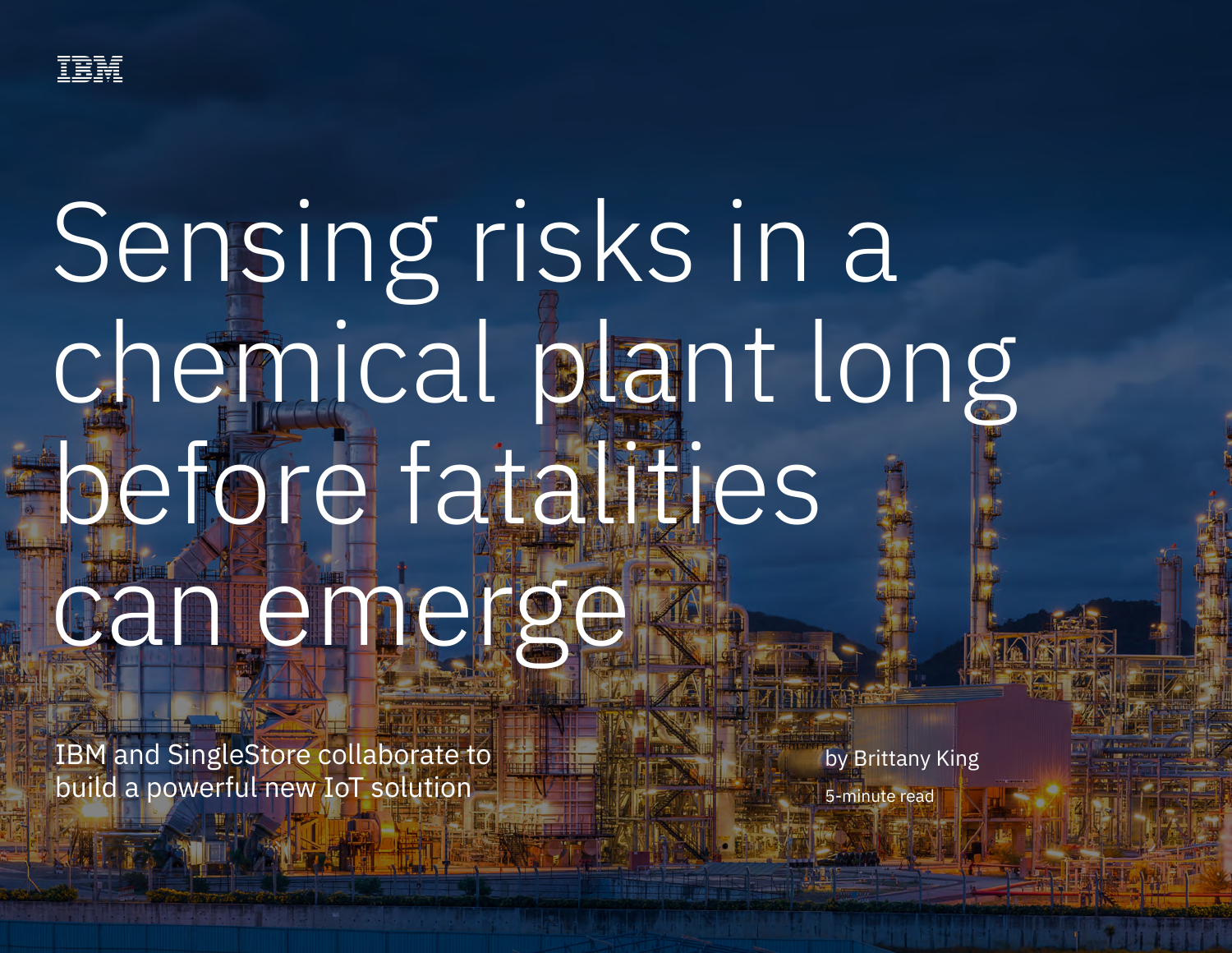n a chemical plant, safety is the top priority. Chemicals are toxic and highly flammable, making chemical manufacturing plants extremely dangerous. Companies are constantly searching for new ways to reduce the risk of accidents, injuries and chemical contamination. Chemicals that are not correctly stored and maintained can become contaminated, resulting in wide scale adverse outcomes. I

If the affected containers are mistakenly shipped in this condition,



customers could experience severe and sometimes even fatal consequences. And even if the contaminated inventory is identified before shipping, many problems can still arise. The chemical company would have to discard

the unusable barrels, impacting inventory levels and its ability to fulfill orders — which in turn could affect quarterly revenues, increase production costs and, ultimately, cost it a great deal of money.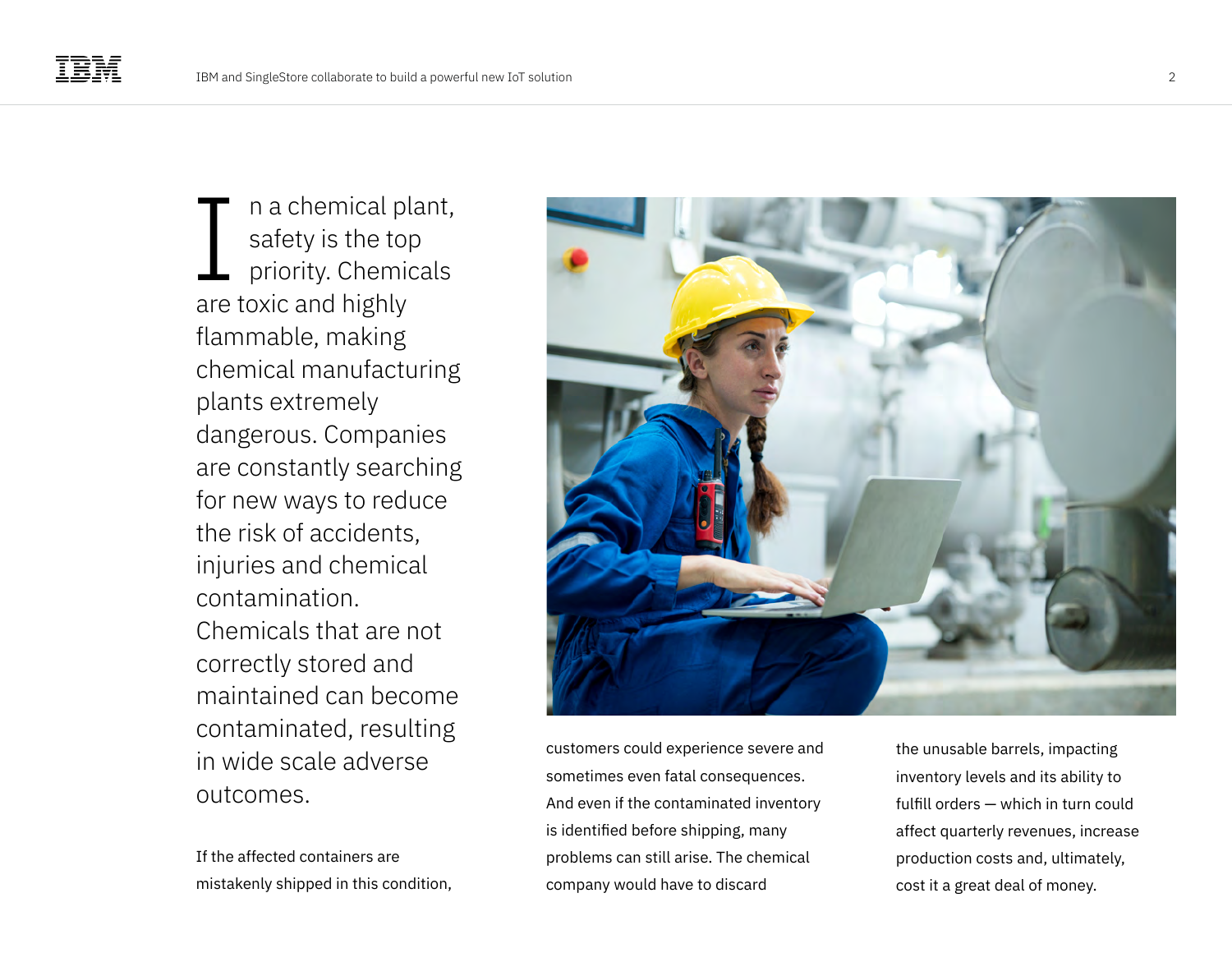IBM Business Partner SingleStore worked to solve a similar safety issue for one customer, a chemical research plant. Within this facility, containers held various chemicals that were under study and required maintenance within certain thresholds. For instance, the minimum temperature threshold for this specific plant's inventory is 27°F and the maximum is 30°F. Such data needs to be tracked using IoT sensors attached to all the stored containers, but this plant experienced fluctuating temperatures within those containers.

"They needed a digital transformation to help them become more of a data-driven organization. We needed to help them detect these temperature anomalies," says Mark Lochbihler, SingleStore's Global Director of Technical Alliances. "If container temperatures are too low or too high, the consequences could be fatal. Hence, swift action must be taken when the container's temperature crosses the defined threshold."

Delivers chemical container temperature readings in

Quality control, inventory and revenue will

increase

at chemical plant

## real-time

for actionable insights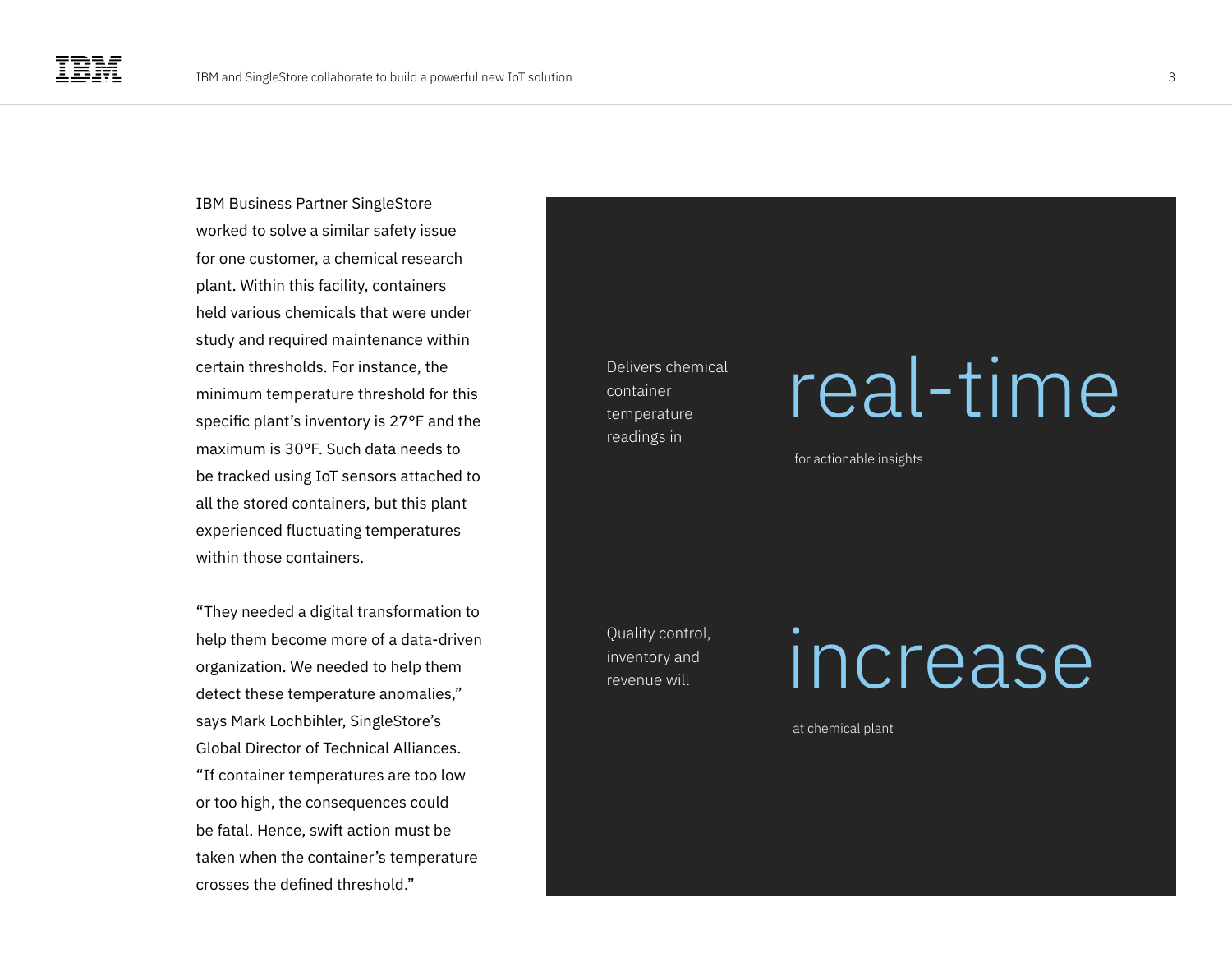## Fast and flexible data processing

SingleStore, which offers a modern database for data-intensive applications by the same name, opted to build an IoT solution for its client that would stream data coming from the sensors on the chemical plant containers. Looking to modernize the facility's private cloud and digitally transform its workloads using the [Red Hat® OpenShift®](https://www.ibm.com/cloud/openshift) platform, SingleStore partnered with IBM. The development teams for the two companies worked closely together to plan, build and deploy a new solution using [IBM Cloud Pak® for Data](https://www.ibm.com/products/cloud-pak-for-data) and its ecosystem while also utilizing [IBM®](https://www.ibm.com/products/cognos-analytics)  [Cognos® Analytics,](https://www.ibm.com/products/cognos-analytics) [IBM Event Streams](https://www.ibm.com/cloud/event-streams) and [IBM Watson® Studio](https://www.ibm.com/watson-studio) technology.

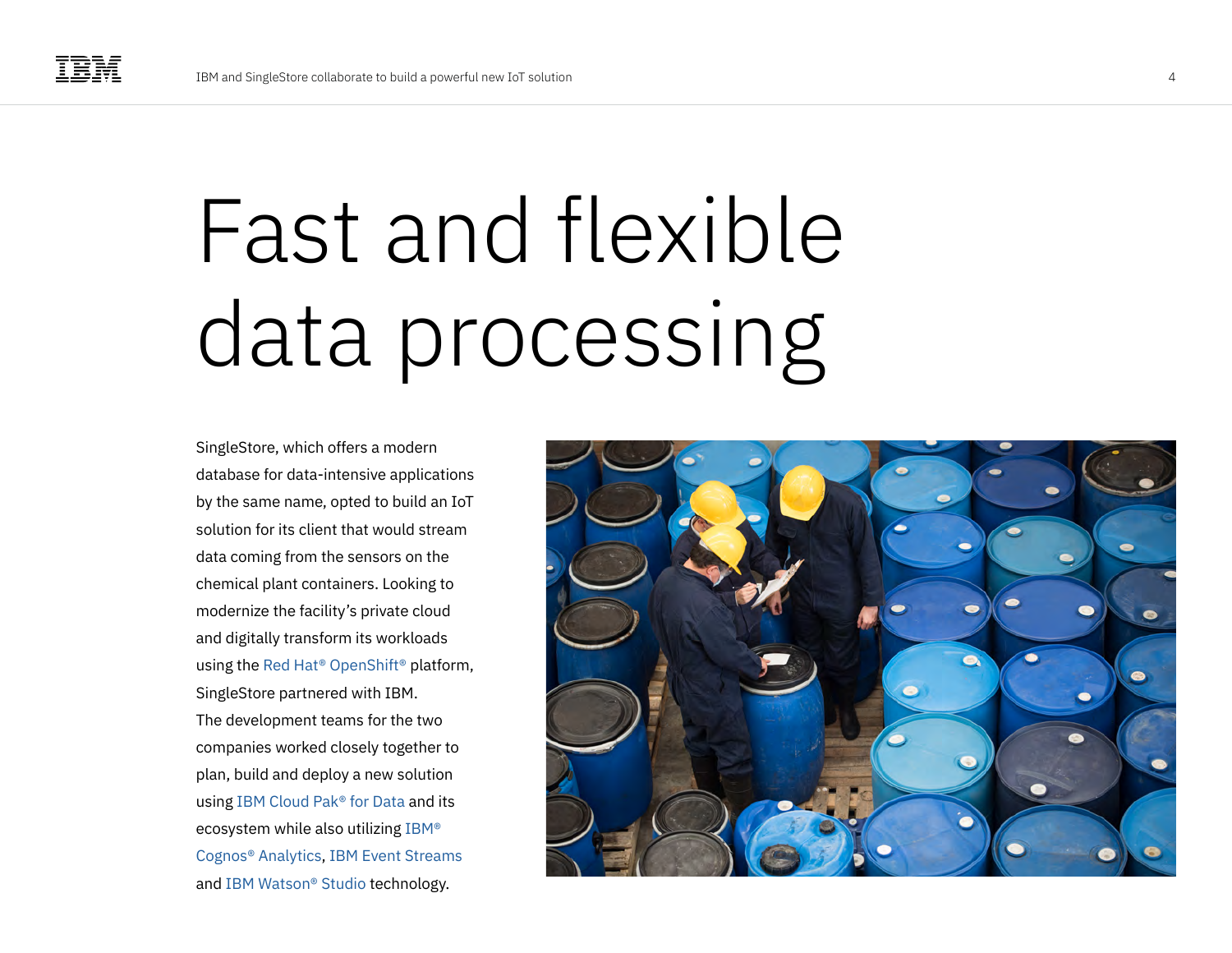"We were laser-focused during the planning phase. We tested the streaming aspects of the solution first. Once this was working, we moved on to build the Anomaly Detection models using Watson ML," Lochbihler explains. "We then optimized the SingleStore database queries and their performance. Finally, we made sure the Cognos Dashboards were working as expected and meeting customer response SLAs."

Lochbihler adds that the integration of IBM solutions with SingleStore's services was seamless.

"IBM's team was incredibly knowledgeable with their streaming, AI/ML, dashboard capabilities and how they ran on a hybrid cloud," Lochbihler continues. "Our SingleStore team are experts with our modern operational and analytical database. Together, we were able to develop this IoT solution in a third of the time it would have taken without IBM's expert assistance."

We felt that "partnering with IBM would be the natural thing to do as we built out this modern IoT solution for our client and joint ones to come."

**Mark Lochbihler**, Global Director of Technical Alliances, IBM Business Partner SingleStore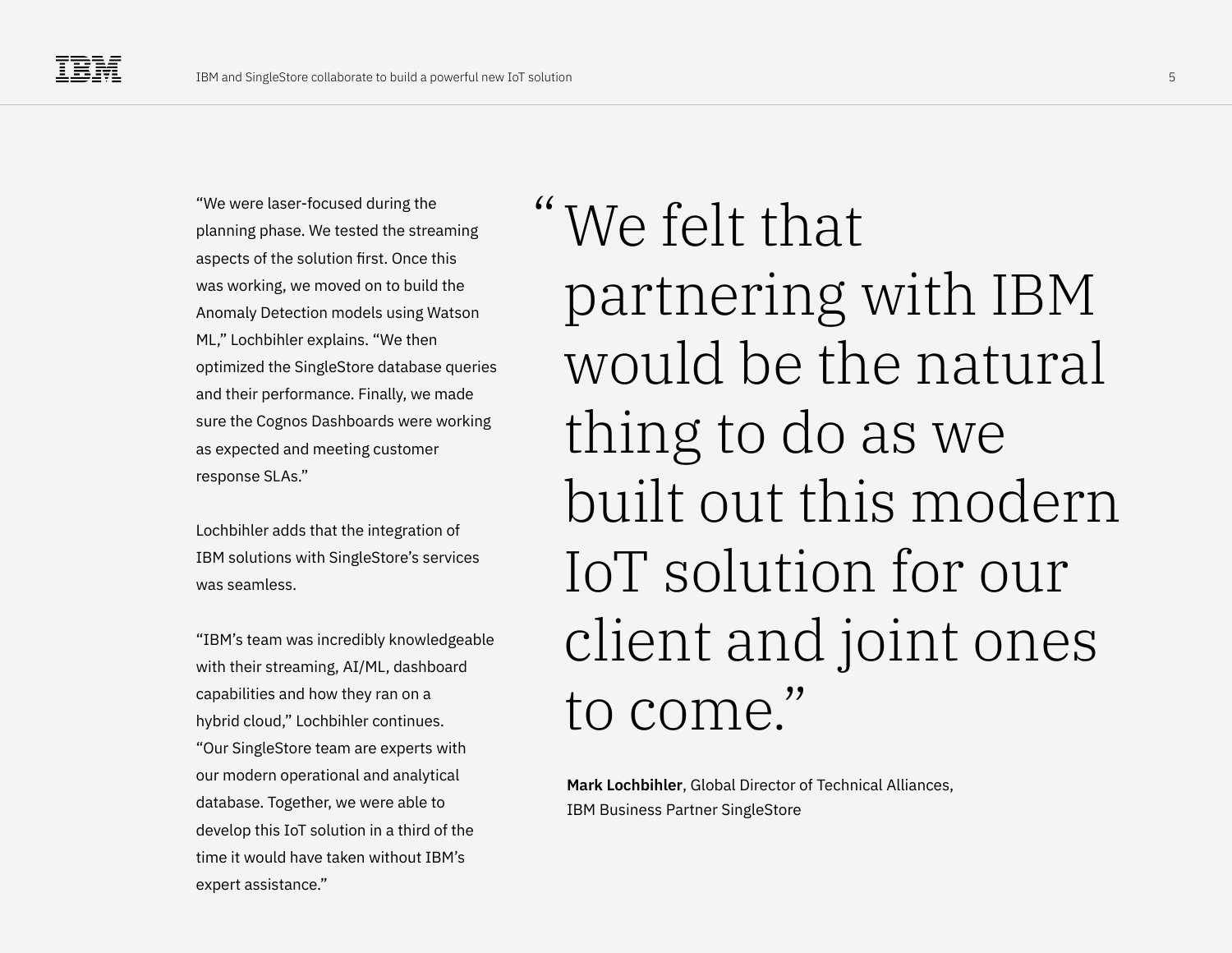## A give and take partnership

Once implemented, the new solution will enable SingleStore and IBM clients to:

- Have better quality control within the plant's storage facilities
- Increase revenue and reduce operational costs
- Improve inventory and on-time deliveries

"Chemical Storage Quality Control is the main problem, and we will solve it with this new IoT solution. The temperatures in our customer's storage facilities will automatically adjust to the correct temperatures based on the new solution we are deploying with

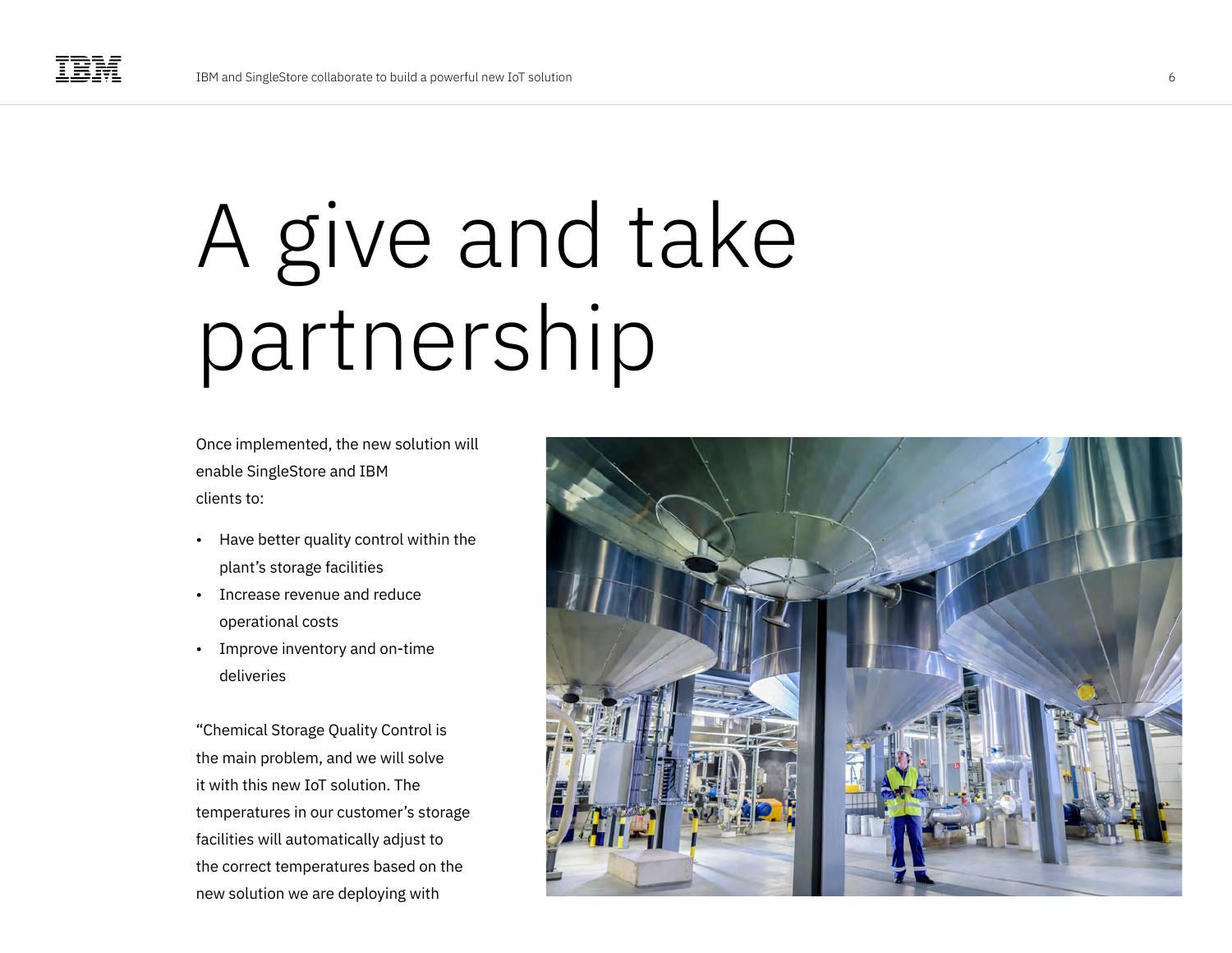IBM," says Lochbihler. "Our clients are then automatically alerted if storage temperatures are at an unsafe range."

Along with the partnership, IBM sellers can include the SingleStore solution as a cloud-native, hybrid, real-time and historical data hub in solution proposals for customers. IBM teams can also incorporate and resell SingleStore as a modern data layer for data-intensive applications, jointly with IBM Cloud Pak for Data.

"IBM and SingleStore are already offering hybrid cloud solutions for the world's most challenging digital transformation projects. We felt that partnering with IBM would be the natural thing to do as we built out this modern IoT solution for our customer," Lochbihler says. "As we worked together, we learned that we have a tremendous value proposition for our joint customers. We are truly better together when it comes to enabling digital transformation and data-driven solutions at a customer site."

With Cloud Pak for "Data on OpenShift, it can run anywhere and enable us to seamlessly deploy the services needed for our IoT solution."

**Mark Lochbihler**, Global Director of Technical Alliances, IBM Business Partner SingleStore